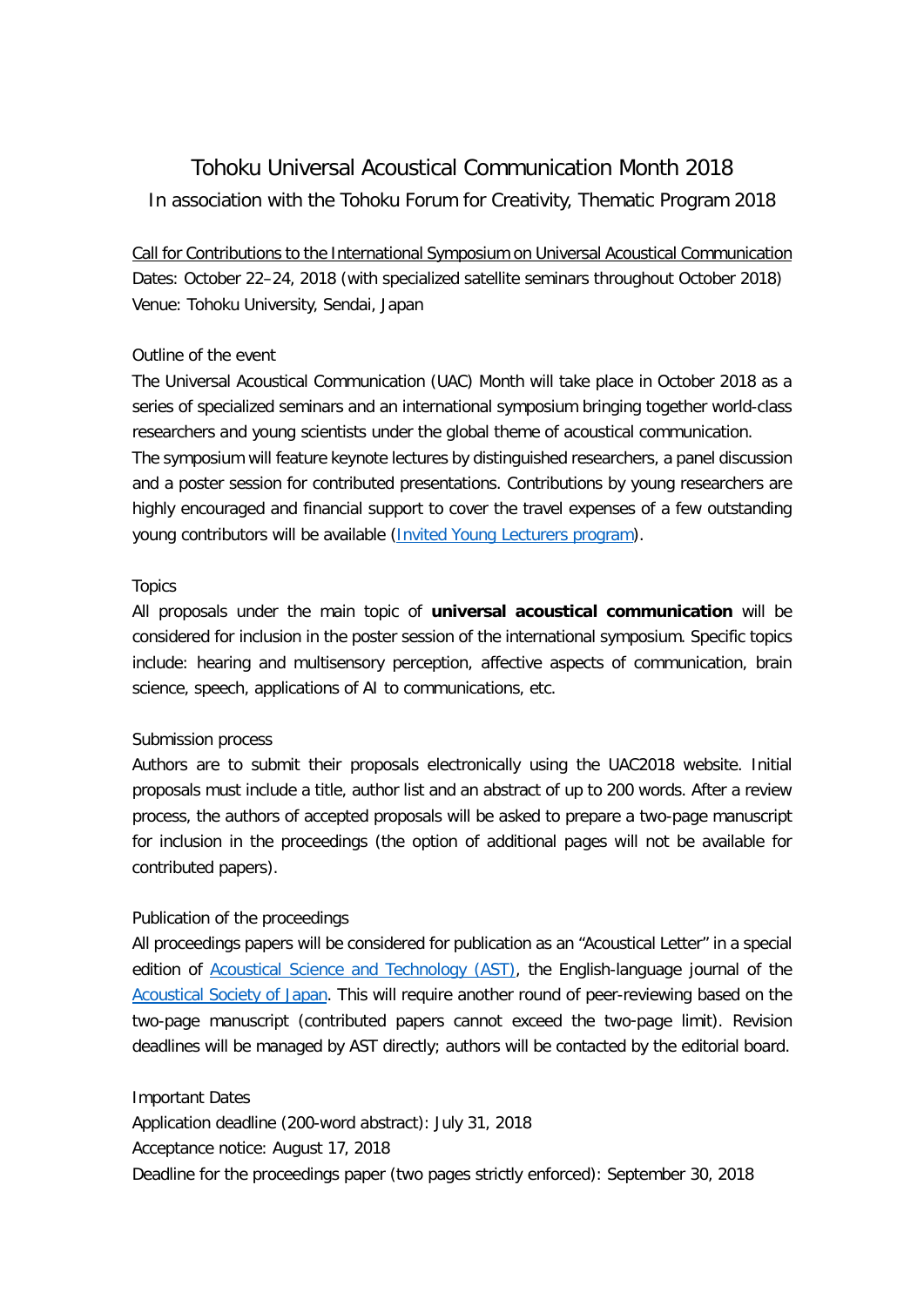#### **Registration**

At least one author of each contribution must register for the symposium and attend to present their poster. Advanced registration is required for authors and highly recommended for all attendants.

The advanced registration form also serves as pre-registration to the satellite seminars.

## Registration fees

All attendants to the international symposium are required to pay a participation fee. Attending the satellite seminars is free and those who pre-register and attend at least one seminar are entitled to a 10,000 JPY discount if they also register for the international symposium. The participation fees are:

Baseline participation fee 40,000 JPY

Discounted rate for students 25,000 JPY

Discounted rate for those who also attend a satellite seminar 30,000

Discounted rate for students who also attend a satellite seminar 15,000

Seminar-only participation is free (pre-registration is encouraged)

# Satellite seminars

The international symposium will be complemented by specialized seminars throughout October. These will include keynotes, tutorials and lectures by selected young scientists on some of the main topics also covered in the symposium. Participation in the seminars is free and attending them does not require participation in the symposium. However, those who attend at least one seminar are entitled to a 10,000 JPY discount on the international symposium registration fee.

Participants are encouraged to pre-register their attendance on the website to receive their discount. On-site registration, without the discount, will also be available.

List of satellite seminars:

Seminar on music, sound, speech and artificial intelligence (October 20, 2018) Seminar on psychology and brain sciences related to hearing and multisensory processing (October 20–22, 2018) Seminar on brain, hearing and speech sciences for universal speech communication (October 24–26, 2018) Seminar on the spatial aspects of hearing and their applications (October 29–30, 2018)